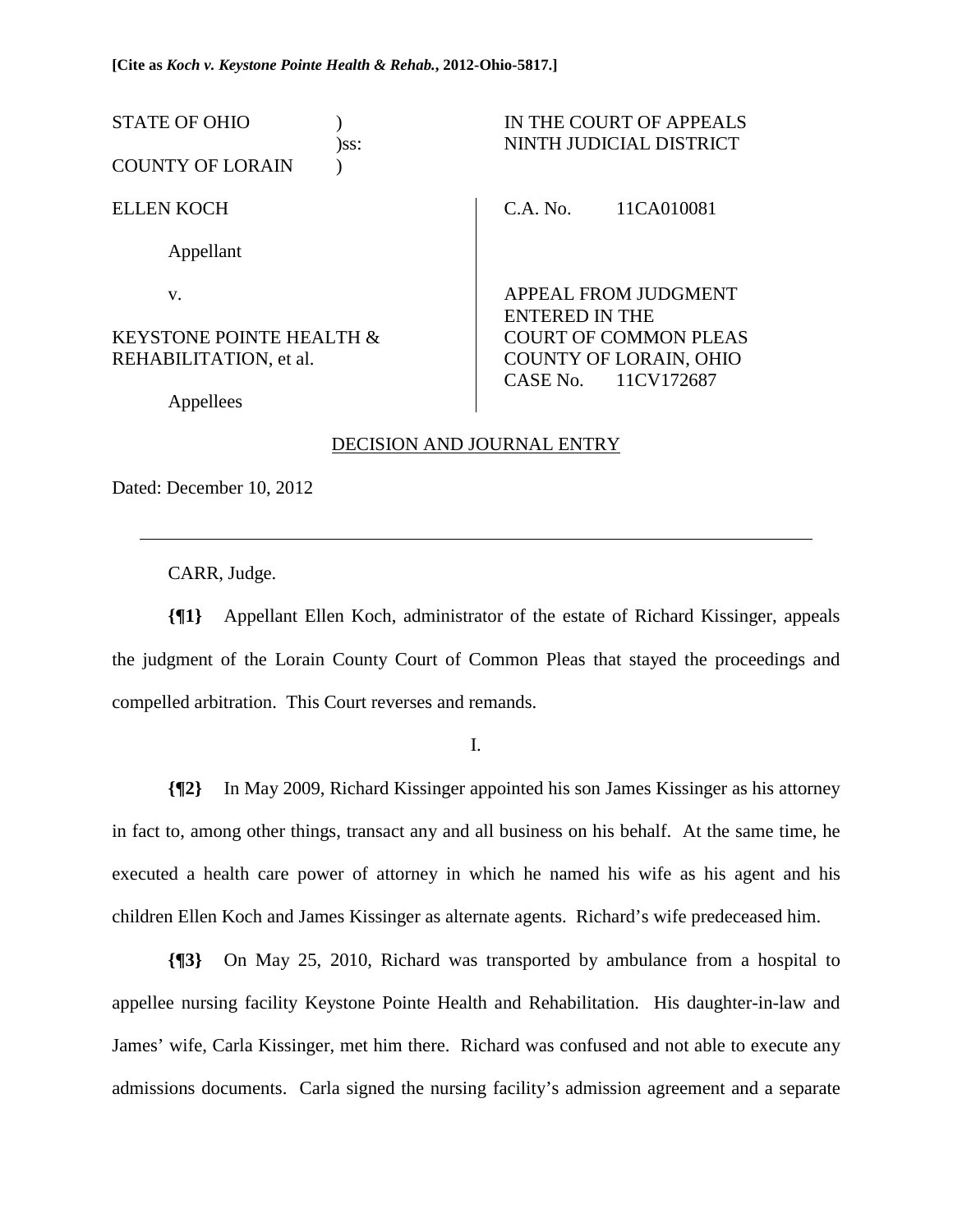arbitration agreement. The arbitration agreement stated that all disputes or claims regarding nonpayment may be adjudicated in a court of law unless both parties mutually agreed to arbitration. Any other disputes or claims, including "breach of contract \* \* \*, negligence, medical malpractice, tort, breach of statutory duty, resident's rights, and any departures from accepted standards of care" must be settled by binding arbitration.

**{¶4}** After Richard's initial admission into Keystone, he received treatment on several occasions at Elyria Memorial Hospital, although he was always returned to Keystone. On the occasion of one return, James signed a re-admission agreement on behalf of Richard.

**{¶5}** On July 6, 2010, Richard suffered a fall at Keystone. He died on November 14, 2010. Ellen, as administrator of his estate, filed a complaint against Keystone, its parent company, and multiple unidentified employees, in which she alleged claims for wrongful death, a survivorship action, and the violation of the nursing home patient's bill of rights pursuant to R.C. 3721.17(I). In lieu of an answer, Keystone moved to stay the proceedings and compel arbitration. The administrator filed a brief in opposition and Keystone replied. The trial court granted Keystone's motion without analysis, stayed the proceedings, and ordered the matter to arbitration. The administrator appealed, raising one assignment of error for review.

II.

## **ASSIGNMENT OF ERROR**

# THE TRIAL COURT ERRED IN GRANTING DEFENDANTS-APPELLEES' MOTION TO STAY PROCEEDINGS AND COMPEL ARBITRATION.

**{¶6}** Ms. Koch argues that the trial court erred by granting Keystone's motion to stay the proceedings and order the matter to arbitration. This Court agrees.

**{¶7}** We review a trial court's decision to stay proceedings and order the matter to arbitration for an abuse of discretion. *Giltner v. Mitchell*, 9th Dist. No. 21039, 2002-Ohio-5771,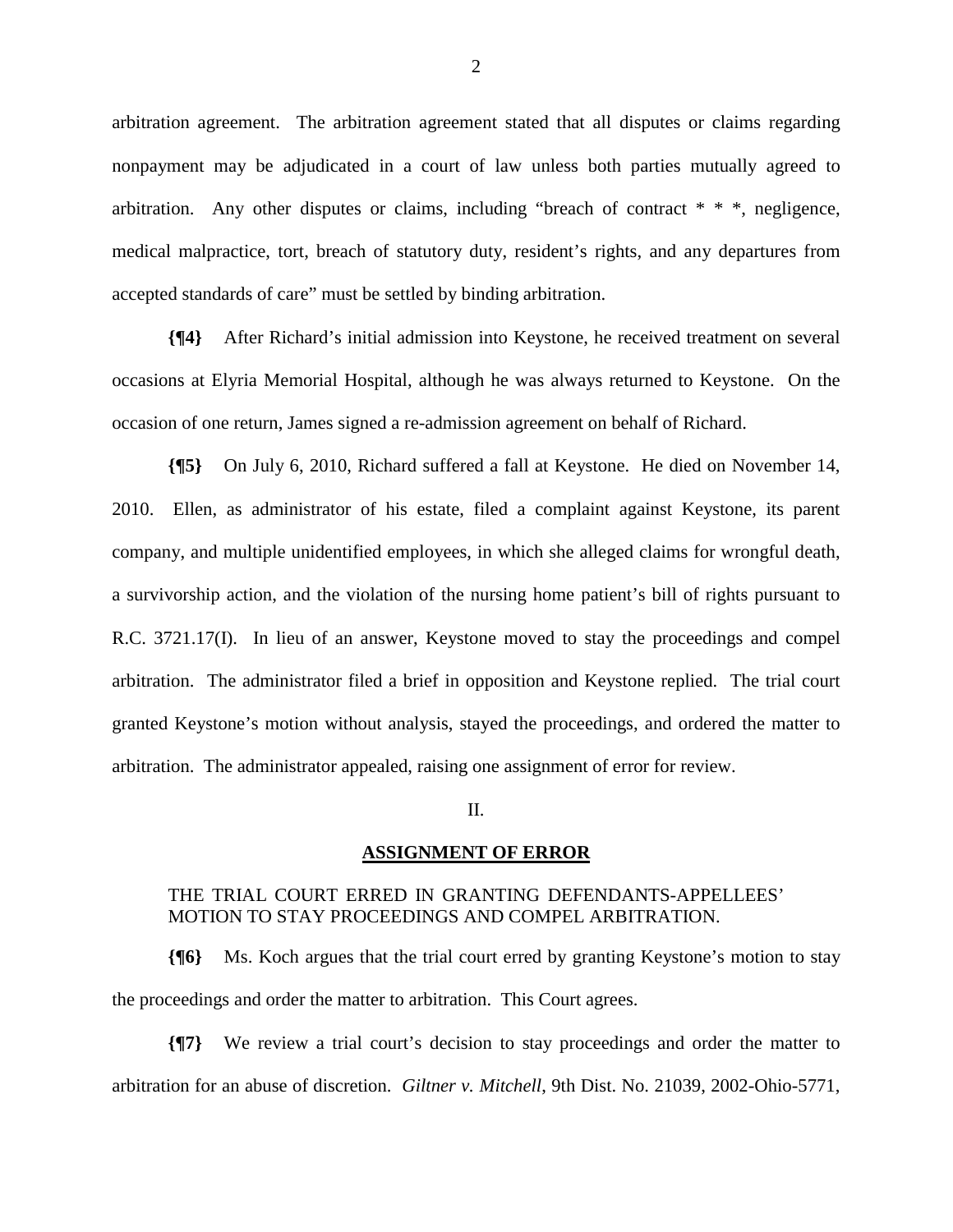¶ 11. An abuse of discretion means that the trial court was unreasonable, arbitrary, or unconscionable in its ruling. *Blakemore v. Blakemore*, 5 Ohio St.3d 217, 219 (1983). That standard of review must yield when an issue of law is implicated. *See Tomovich v. USA Waterproofing & Found. Servs., Inc.*, 9th Dist. No. 07CA009150, 2007-Ohio-6214, ¶ 7. However, assuming the trial court granted the motion based on a finding of apparent authority, this Court has held that "[t]he existence of an agency relationship is a question of fact, rather than one of law." *Yusko v. Subichin*, 9th Dist. No. 21490, 2003-Ohio-7194, ¶ 16. Accordingly, we confine our review to whether the trial court abused its discretion by staying the matter and compelling arbitration.

**{¶8}** R.C. 2711.01(A) provides that "[a] provision in any written contract \* \* \* to settle by arbitration a controversy that subsequently arises out of the contract, or out of the refusal to perform the whole or any part of the contract, or any agreement in writing between two or more persons to submit to arbitration any controversy existing between them at the time of the agreement to submit, or arising after the agreement to submit, from a relationship then existing between them or that they simultaneously create, shall be valid, irrevocable, and enforceable, except upon grounds that exist at law or in equity for the revocation of any contract."

**{¶9}** As an initial matter, before a party may be bound by the terms of an arbitration agreement, there must in fact be a contract which requires the arbitration of the parties' disputes and claims. In this case, the parties agree that Richard Kissinger did not execute any agreements with Keystone on his own behalf. Instead, Keystone argued in its motion to compel arbitration that Richard's agent entered into the arbitration agreement on his behalf. After initially arguing that James executed the arbitration agreement, Keystone subsequently relied on agency law in support of its motion. Keystone posited two theories in that regard. First, the nursing facility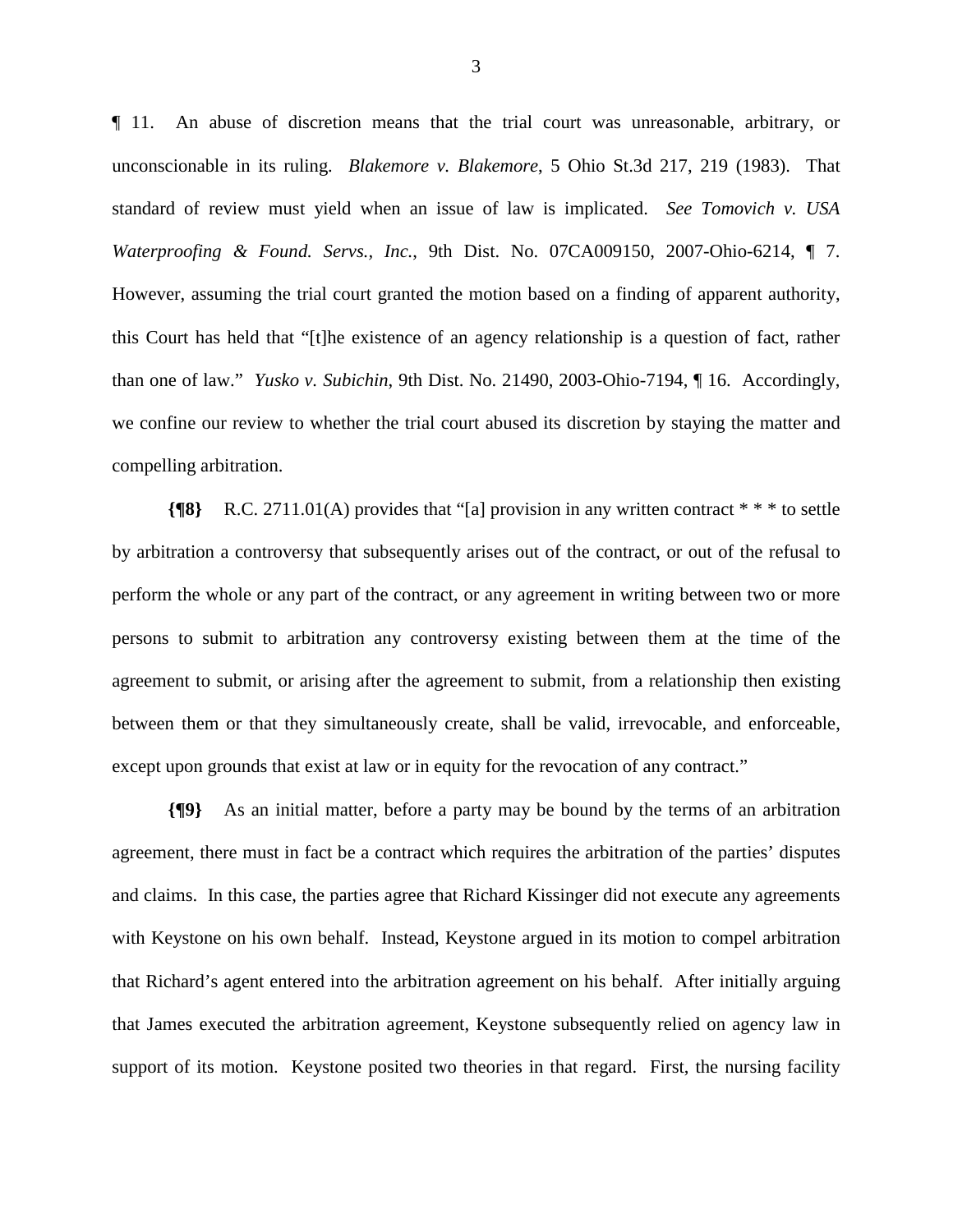argued that Carla Kissinger was acting with apparent authority when she signed the admission and arbitration agreements. Second, Keystone argued that if Carla did not have apparent authority to execute the arbitration agreement, then James ratified her conduct by subsequently executing a re-admission agreement which purported to renew any prior arbitration agreement.

#### Apparent authority

**{¶10}** The Ohio Supreme Court held:

In order for a principal to be bound by the acts of his agent under the theory of apparent agency, evidence must affirmatively show: (1) that the principal held the agent out to the public as possessing sufficient authority to embrace the particular act in question, or knowingly permitted him to act as having such authority, and (2) that the person dealing with the agent knew of those facts and acting in good faith had reason to believe and did believe that the agent possessed the necessary authority.

*Master Consolidated Corp. v. BancOhio Natl. Bank*, 61 Ohio St.3d 570 (1991), syllabus. It is the acts of the principal, not the agent's acts, which implicate apparent authority. *Id.* at 576. However, "'[w]here a principal has by his voluntary act placed an agent in such a situation that a person of ordinary prudence, conversant with business usages, and the nature of the particular business, is justified in assuming that such agent is authorized to perform on behalf of his principal a particular act, such particular act having been performed the principal is estopped as against such innocent third person from denying the agent's authority to perform it.'" *Id.*, quoting *Gen. Cartage & Storage Co. v. Cox*, 74 Ohio St. 284, 294 (1906).

**{¶11}** In this case, Richard Kissinger appointed his son James as his attorney in fact and as one of his alternate agents in the document governing his health care power of attorney. He did not appoint Carla in either capacity. Moreover, he was confused upon his initial transfer from the hospital to Keystone, and there was no evidence that he informed anyone at Keystone that his daughter-in-law had the authority to act on his behalf. Accordingly, there is nothing to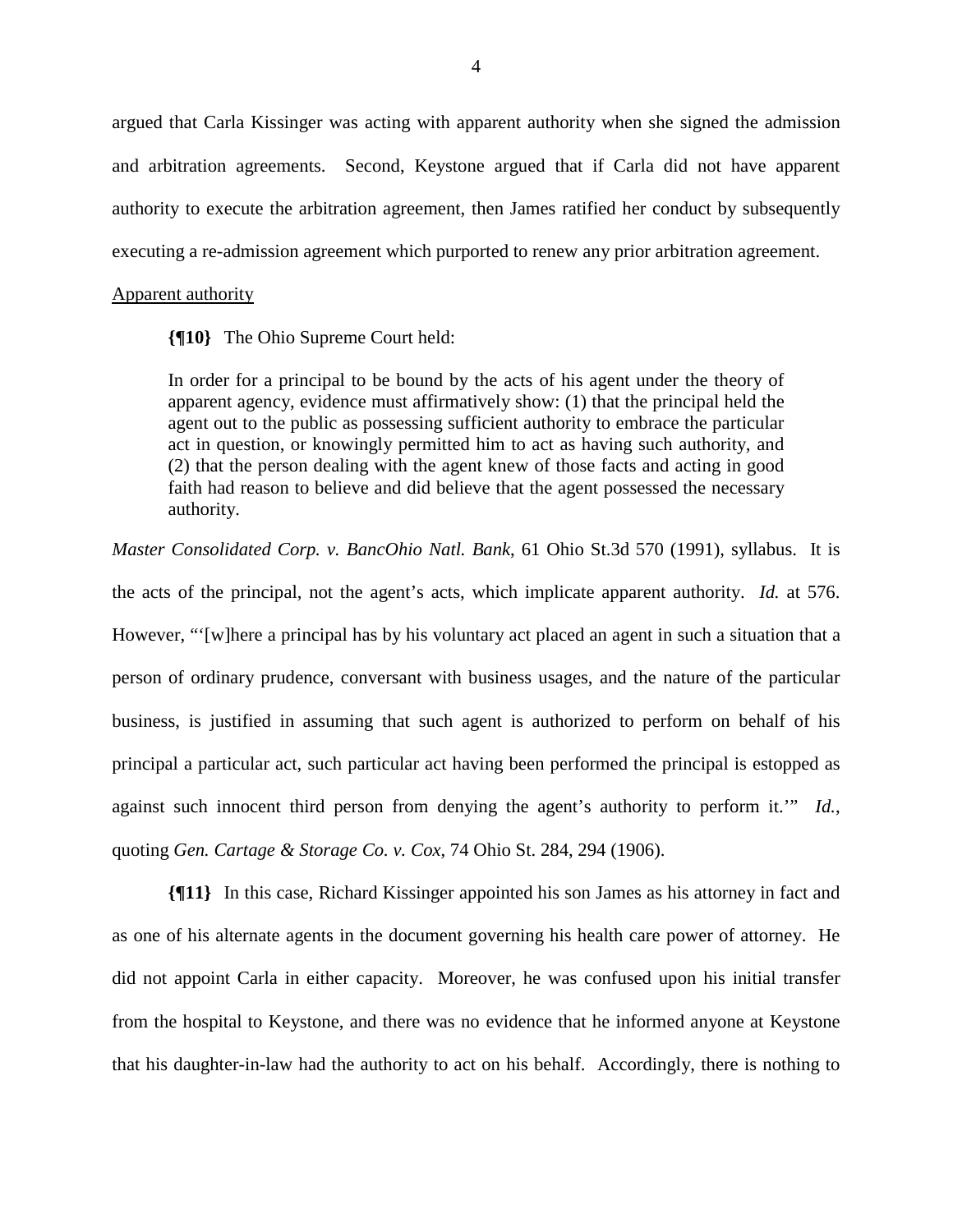indicate that Richard held Carla out to the public as having any authority to act on his behalf. Moreover, because of his confused state at the time of his admission, there is no evidence that Richard knowingly permitted Carla to act on his behalf.

**{¶12}** After Ms. Koch argued that no person with authority executed the arbitration agreement, Keystone changed its position and argued that Carla was acting with apparent authority of her husband James who had express authority to act on his father's behalf.

**{¶13}** In an affidavit attached to the administrator's brief in opposition to the motion to compel arbitration, Carla averred that she met Richard at the nursing home after he was transported by ambulance from a hospital. She averred that Keystone employees knew that she did not have power of attorney to act on behalf of her father-in-law, but they nevertheless asked her to sign the admission forms and told her that they would not admit Richard otherwise. Keystone did not dispute that it knew that Carla did not have power of attorney to act for Richard. In fact, in its motion to compel arbitration, Keystone simply implied that Carla and James were in fact the same person when it asserted that Richard "executed a Power of Attorney entrusting his son James 'Carla' Kissinger with his personal affairs." Only when Ms. Koch responded that James and Carla were two separate individuals did Keystone argue that Carla had apparent authority to sign the arbitration agreement.

**{¶14}** There was no evidence to indicate that James held his wife out to the public as possessing sufficient authority to assume James' role as Richard's attorney in fact or health care power of attorney. It is unknown why neither of Richard's children, who had authority to act on his behalf, met him at Keystone. Carla informed Keystone that she did not have power of attorney to act on Richard's behalf, but the nursing facility disregarded this fact and told her that it would not admit Richard if she did not sign the forms. Under these circumstances, there was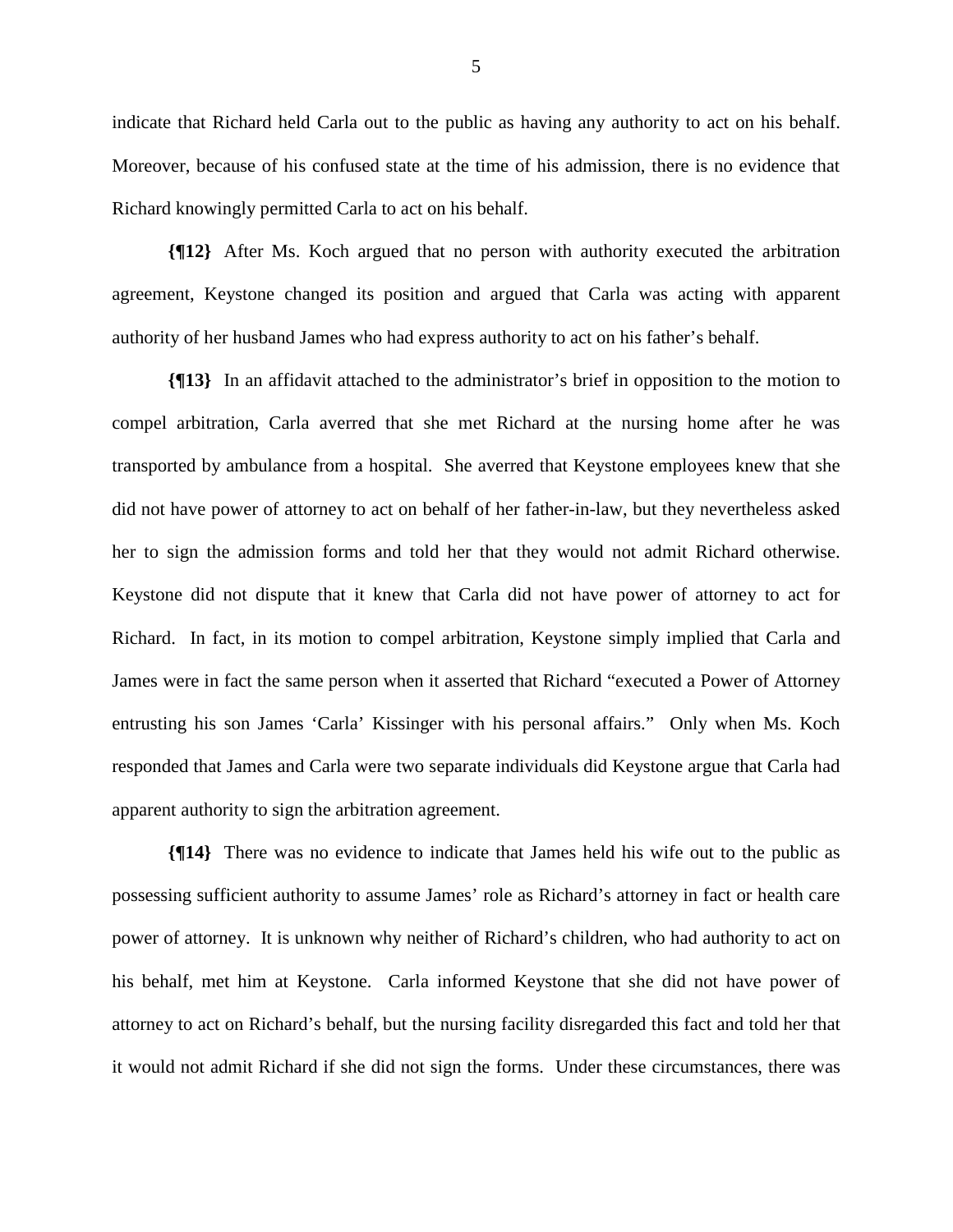no evidence that Keystone acted in good faith having reason to believe that Carla had authority to enter into any contract on behalf of Richard. Keystone's demand that Carla sign the forms lest her father-in-law be denied admission for necessary rehabilitation did not create the apparent authority necessary for her to contractually bind Richard. Therefore, to the extent that the trial court premised its order granting the motion to compel arbitration on a finding that Carla had apparent authority to execute the arbitration agreement, such a finding was unreasonable.

## Ratification

**{¶15}** "Ratification \* \* \* [is] the approval by act, word, or conduct of that which was improperly done." *Paterson v. Equity Trust Co.*, 9th Dist. No. 11CA009993, 2012-Ohio-860, ¶ 21, quoting *AFCO Credit Corp. v. Brandywine Ski Ctr., Inc.*, 81 Ohio App.3d 217, 221 (9th Dist.1992). In other words, "[a] principal may ratify the unauthorized acts of his agent.]" *Paterson* at  $\P$  21. However, before ratification may occur, "the ratifying party must know what actions [he] is ratifying." *Wells Fargo Bank, N.A. v. Byrd*, 178 Ohio App.3d 285, 2008-Ohio-4603, ¶ 13 (1st Dist.), citing *Lithograph Bldg. Co. v. Watt*, 96 Ohio St. 74, 86 (1917) ("before the principal can be held to ratify the unauthorized acts of his agent, it must appear that he had knowledge of all material facts"). "To establish ratification, it must be shown by conduct of the *principal*, done with full knowledge of the facts, which manifests his intention to ratify the unauthorized transaction." (Emphasis in original). *Meyer v. Klensch*, 114 Ohio App. 4, 6 (1st Dist.1961).

**{¶16}** Keystone did not argue that Richard did or said anything to indicate that he ratified Carla's execution of the arbitration agreement, and there is no evidence to indicate that Richard approved Carla's actions. Instead, Keystone argued that James ratified his wife's execution of the arbitration agreement when he subsequently executed a re-admission agreement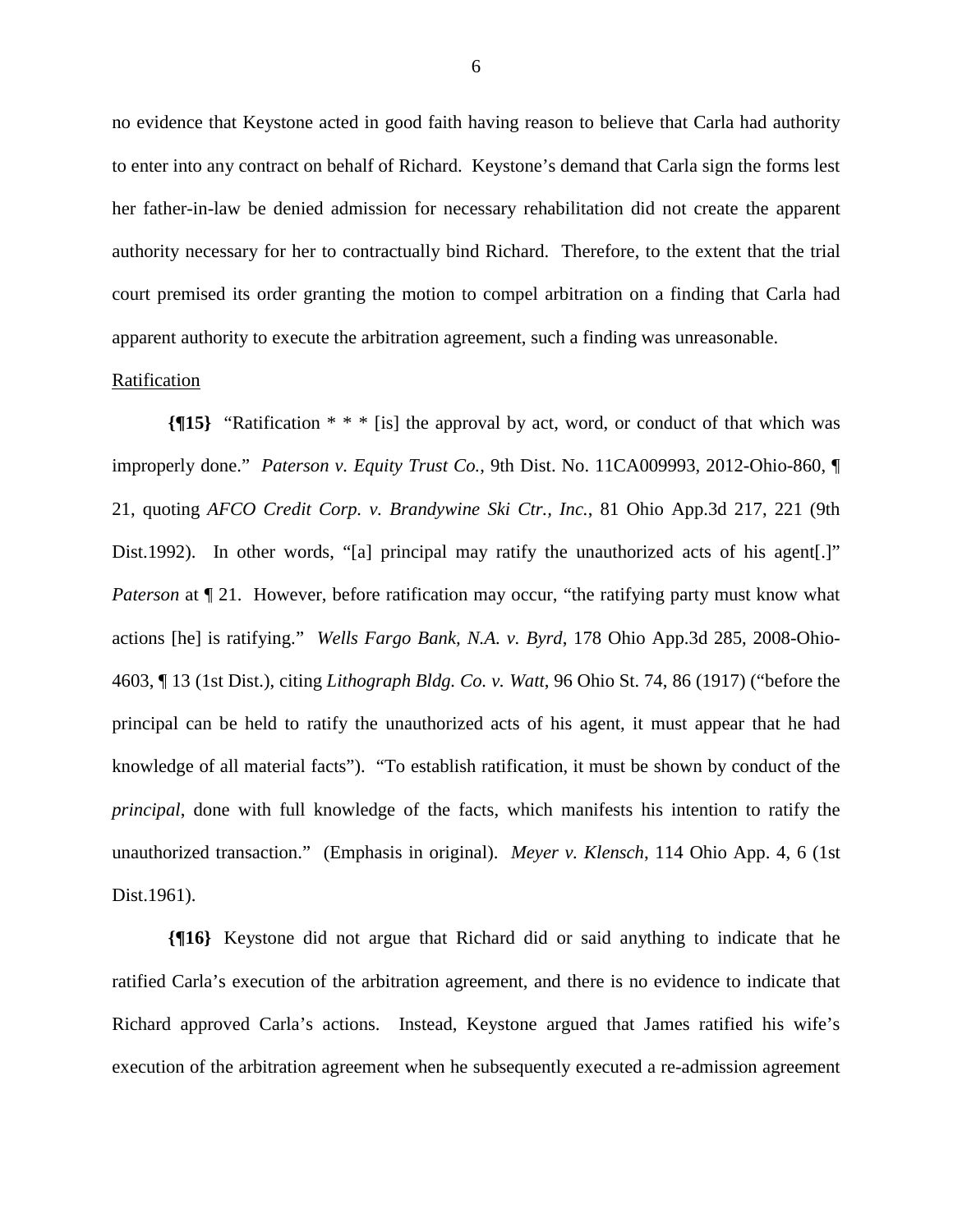on behalf of his father. Carla averred in her affidavit that she never discussed the arbitration agreement she signed with either James or Ellen. James averred in his affidavit that his wife never discussed any of the forms she signed at the nursing facility and never told him about either the admission agreement or the arbitration agreement.

**{¶17}** James executed a re-admission agreement on one of the several occasions when Richard was returned to Keystone after hospitalization. The re-admission agreement noted that the parties had previously entered into a nursing facility agreement, but no date was noted in the space provided. The re-admission agreement further stated in relevant part: "1. The undersigned parties hereby enter into a Re-Admission Agreement under the same terms, conditions, and provisions as their above-referenced *Nursing Facility Agreement* except as modified as to the admission date in Paragraph 4 below. A copy of the Agreement is attached hereto and incorporated herein. 2. The parties hereby state that it is also their intention to renew any arbitration agreement that may have been incorporated by reference into the above-referenced *Nursing Facility Admission Agreement*." (Emphasis in original). The portion of Paragraph 4 referring to a re-admission date was left blank. Moreover, neither a copy of any prior admission agreement nor any arbitration agreement was attached to the re-admission agreement. The readmission agreement was undated.

**{¶18}** Based on the only evidence before the trial court, there was nothing to indicate that James was aware that Carla had ever signed an arbitration agreement on Richard's behalf. Moreover, there was no evidence to indicate that James was even aware of the existence of any prior arbitration agreement, let alone the terms of such an agreement. Under these circumstances, to the extent that the trial court premised its order granting the motion to compel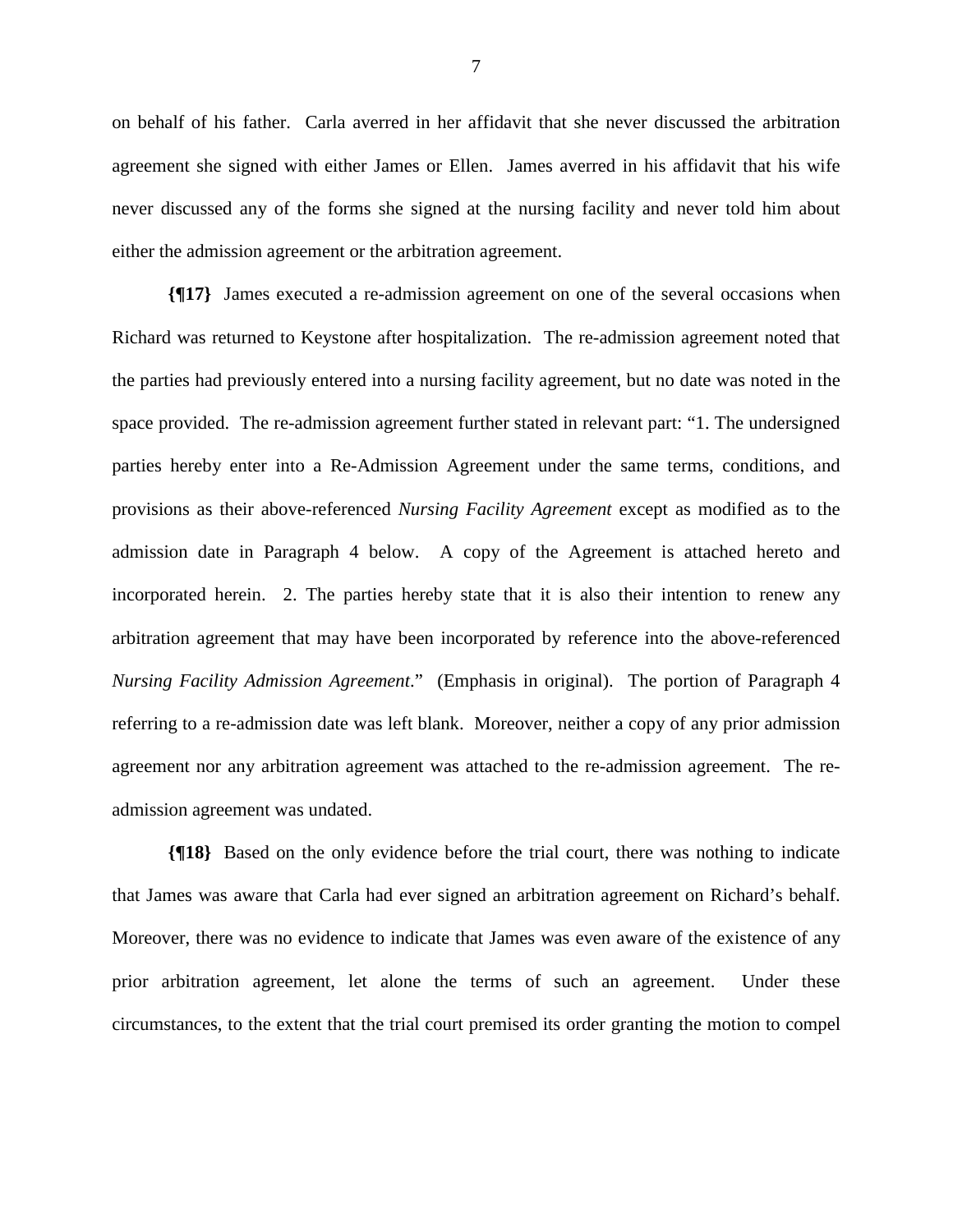arbitration on a finding that James ratified the arbitration agreement signed by Carla, such a finding was unreasonable.

**{¶19}** Based on the above analyses, no contract existed which bound the parties to arbitrate any disputes or claims. Therefore, the trial court erred by granting Keystone's motion to stay the proceedings and compel arbitration. The administrator's sole assignment of error is sustained.

### III.

**{¶20}** Ms. Koch's sole assignment of error is sustained. The judgment of the Lorain County Court of Common Pleas is reversed and the cause remanded for further proceedings consistent with this opinion.

> Judgment reversed, and cause remanded.

There were reasonable grounds for this appeal.

 We order that a special mandate issue out of this Court, directing the Court of Common Pleas, County of Lorain, State of Ohio, to carry this judgment into execution. A certified copy of this journal entry shall constitute the mandate, pursuant to App.R. 27.

 Immediately upon the filing hereof, this document shall constitute the journal entry of judgment, and it shall be file stamped by the Clerk of the Court of Appeals at which time the period for review shall begin to run. App.R. 22(C). The Clerk of the Court of Appeals is instructed to mail a notice of entry of this judgment to the parties and to make a notation of the mailing in the docket, pursuant to App.R. 30.